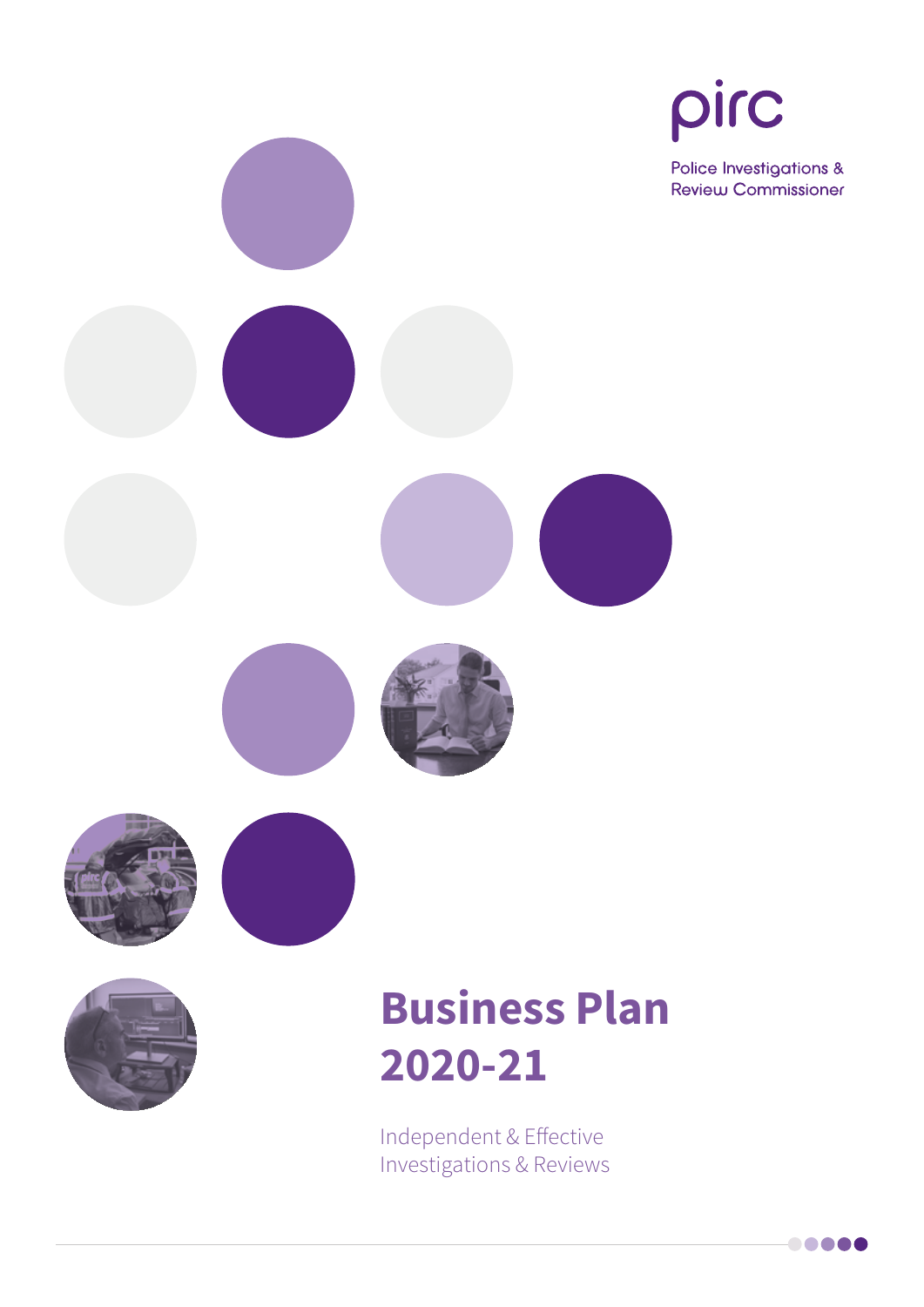**BUSINESS PLAN 2020-21**

## **Introduction**

The PIRC's Business Plan for 2020-21 outlines how we plan to deliver our key priorities in year two of our 2019-22 Strategic Plan and provides a summary of our performance in the previous 12 months.

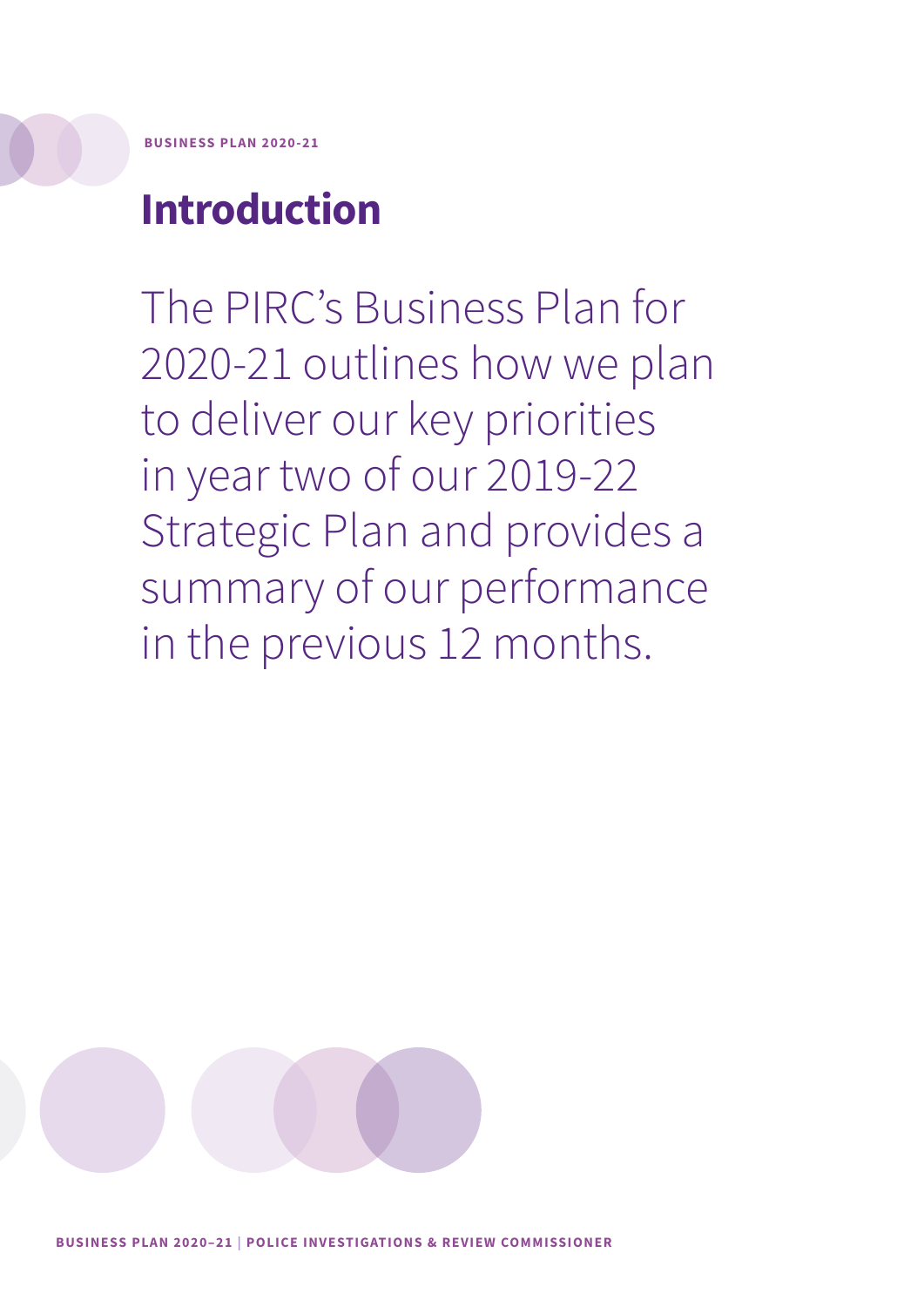The organisation has a new Commissioner. Michelle Macleod, formerly Her Majesty's Chief Inspector for the Inspectorate of Prosecution in Scotland, commenced her five-year term in August 2019.

She has laid out four strategic priorities, supported by a number of key actions for 2020-21.

> **To demonstrate effective and efficient governance.**

| 80% of all          | 90% of all referrals | 80% of Complaint        |
|---------------------|----------------------|-------------------------|
| investigation       | are assessed and     | <b>Handling Reviews</b> |
| reports are         | an investigation     | from receipt            |
| submitted to the    | decision taken       | to conclusion           |
| referring body      | within 5 working     | completed within        |
| within 3 months     | days of receipt      | four months;            |
| of the start of the | of relevant          |                         |
| investigation;      | information;         |                         |

These priorities underpin our purpose to increase public confidence in policing through independent scrutiny of their actions and how they handle complaints by members of the public.

Looking ahead to the coming year, we had identified a number of challenges which may impact on our ability to deliver our strategic priorities and business.

However, as we prepared to publish our 2020-21 plan, the Coronavirus pandemic took hold. In common with other organisations, the resulting 'lockdown' required the PIRC to adapt its working practices and procedures and has hugely impacted on how we operate. We immediately implemented a series of measures to mitigate the impact of the "lockdown" and enable the core work to continue. At the time of publishing, all staff are working from home – to facilitate this we had to source additional laptops and ensure everyone was connected to our IT network.

By and large remote working has worked well with teleconferencing and video meetings now standard practice and our investigators conducting interviews remotely to gather the necessary statements and evidence.

During this time, we have sought to minimise, where possible, our demands on policing to allow them to focus on the current public health crisis. As a result, we have also streamlined processes and extended time limits for compliance with requests for information, by both the Investigation and Review teams.

These measures have allowed us to progress business as usual in extremely different and difficult circumstances. The Commissioner would like to pay tribute to the hard work, adaptability and commitment of all our staff who have quickly adjusted to remote working often with the combined pressures of caring for others, home schooling and sourcing essential supplies.

We are currently revising our Business Continuity Plan to safely implement, when appropriate, a phased return to the office.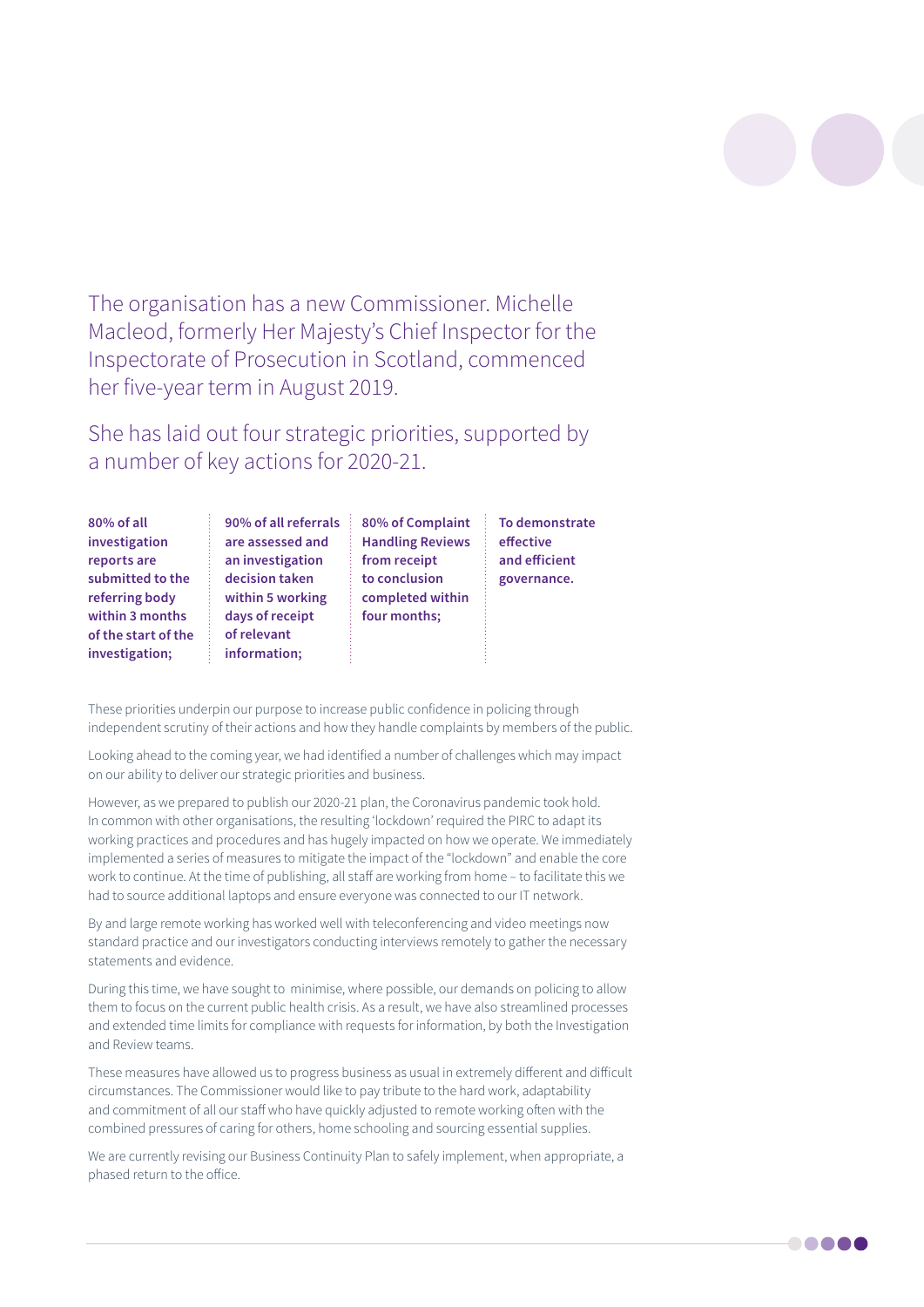

In addition to the current pandemic, we have identified a number of other significant challenges, which may impact on our ability to deliver our strategic priorities and day-to-day business. These include:

**•** The publication of Dame Elish Angiolini's final report on police complaints handling, investigations and misconduct issues in relation to policing in Scotland later this year. A number of recommendations are expected to be made about how our organisation operates which may have financial and resource implications.

**•** A public inquiry into the circumstances surrounding the death in custody of Sheku Bayoh, of which we are likely to be a core<br>participant. Wideparticipant. Wideranging preparations are being undertaken to support our representation at the hearing.

**•** An ongoing upward trend in the number of referrals from the Crown Office and Procurator Fiscal Service (COPFS) and Police Scotland. This is a positive development reflecting greater awareness and confidence in the role and work of the PIRC.

The backdrop to the challenges highlighted is an increase in PIRC's workload. In 2018-19 we experienced a sharp rise in investigations, with the number of cases almost doubling to 67. This trend has continued, with the number of investigations in 2019-20 increasing to 76.

To cope with this sustained increase, we have achieved efficiencies by streamlining our quality assurance process and reducing the average time to conclude an investigation.

During 2019-20, we invested more resources in the Review Team, enabling them to undertake a 77% increase in the number of Complaint Handling Review (CHR) cases, while improving the time taken to complete these reports.

More staff and experience in the Review Team has enabled them to divert resources to tackle a historical backlog of CHR cases. Significant progress has been made in this area, with the number of pending applications down from 121 to 69 at year end.

The team has refocused its approach, placing more emphasis on learning for the police to drive improvements and less emphasis on procedural and administrative issues associated with complaint handling. As a result, for the past year a significant majority of CHRs concluded that the complaint was reasonably handled.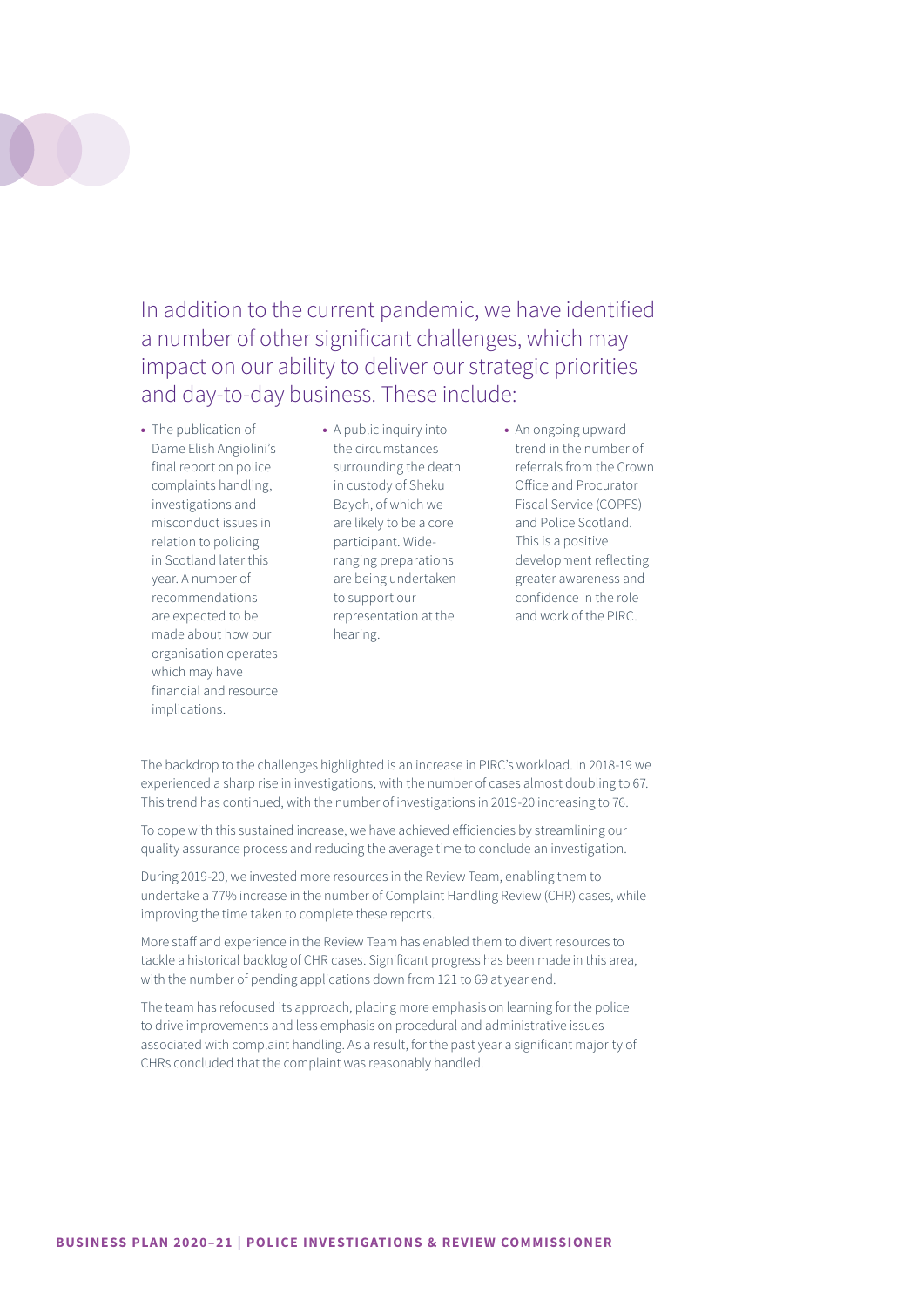We are committed to learning and continuous improvement. To provide further reassurance and confidence in the handling of complaints by the police and the Scottish Police Authority (SPA), our aim is to carry out more regular audits, including thematic reviews, of specific areas such as the classification of complaints, front line resolution and how learning is being captured.

Throughout the year, we regularly review the demands placed on our organisation with Scottish Government Sponsor Team officials.

The authorised grant in aid for the PIRC for 2020-21 is £4,696,000. This represents a flat cash continuation of the level of funding for 2019-20 of £4,254,000, £120,000 towards the increase in employer contribution to pensions and a further £322,000 to meet the funding request set out in PIRC's business case submitted in October 2019. The additional funding will allow the organisation to meet its statutory functions against the background of an increasing workload and to reflect and implement some of the priorities identified in Dame Elish's preliminary report, *Independent Review of Complaints Handling, Investigations and Misconduct Issues in relation to Policing*.

While the budgetary increase is welcome, the unique circumstances that we are currently facing means that it is unlikely that we will be able to commence recruitment as early as we would wish. We have, however, incurred additional expenditure purchasing laptops and other services and equipment to adapt to the new working environment. We will maintain discussion with the government to ensure that we utilise this additional resource to provide best value and to support the public sector during the current public health crisis.

Robust governance processes ensure that we continue to maintain progress in achieving our priorities. Despite the substantial change in working patterns, performance and risks continue to be reviewed monthly by the Heads of Department Group (HoDG) and quarterly by the PIRC's Audit and Accountability Committee. The organisation is held accountable for financial matters by the Auditor General for Scotland.

**.....**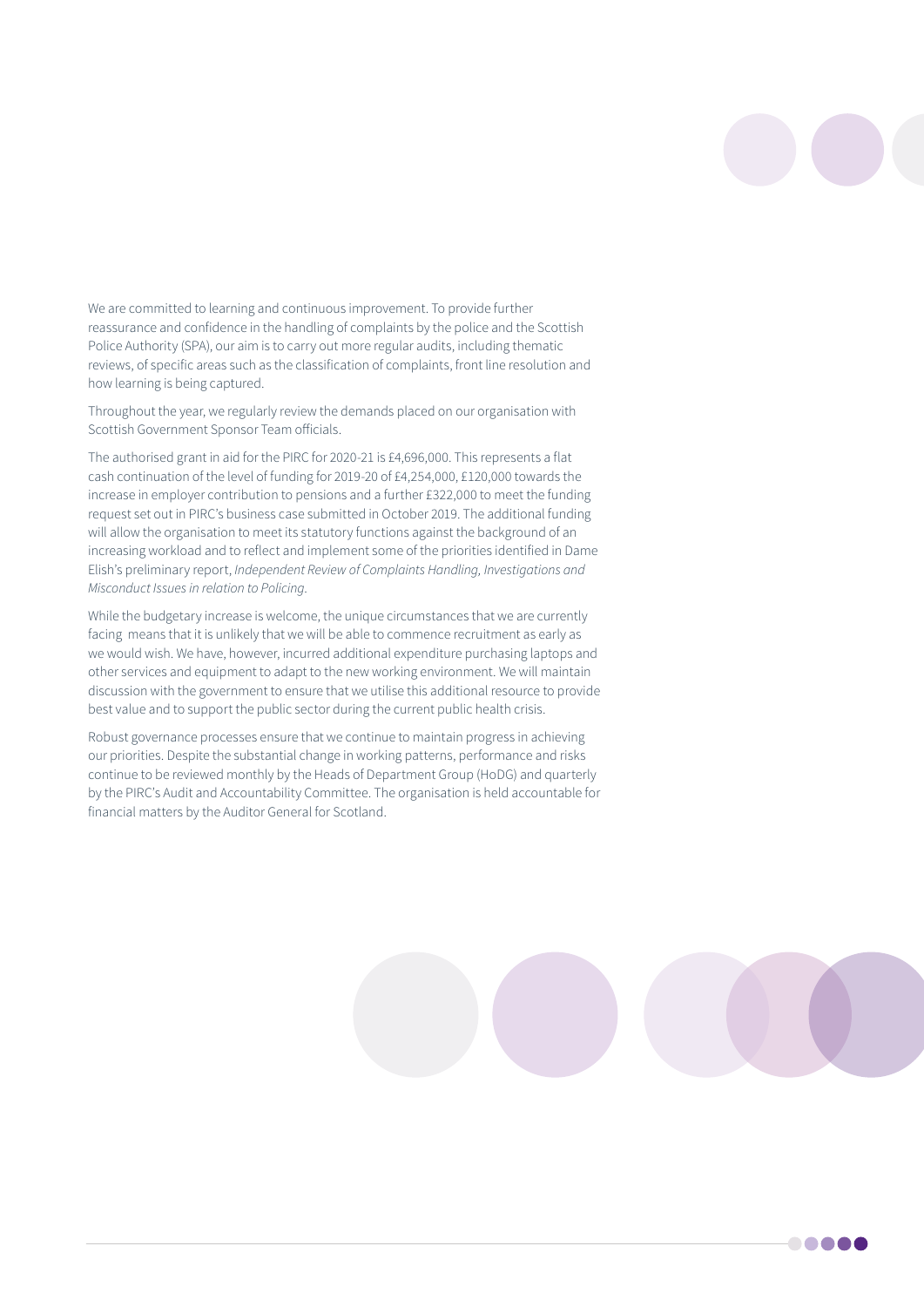### **Who is the Commissioner & what is her role?**

The role of the Police Investigations & Review Commissioner (PIRC) was established in 2013 at the same time as the single Police Service of Scotland.

The Commissioner, who is appointed by Scottish Ministers, is independent of the police and delivers a free and impartial service. Her role is to independently investigate incidents involving the police and independently review the way the police handle complaints from the public.

The PIRC ensures that the SPA and the Chief Constable maintain a suitable system for handling complaints and issues statutory guidance where appropriate.

By delivering our four priorities, we aim to contribute towards the Scottish Government's national outcomes, primarily:

- **•** We live in communities that are inclusive, empowered, resilient and safe;
- **•** We respect, protect and fulfil human rights and live free from discrimination.

In turn, through our work ,we will also directly contribute towards the government's Justice Vision, specifically the following outcomes:

- **•** Our system and interventions are proportionate, fair and effective;
- **•** We deliver person-centred, modern and affordable public services.

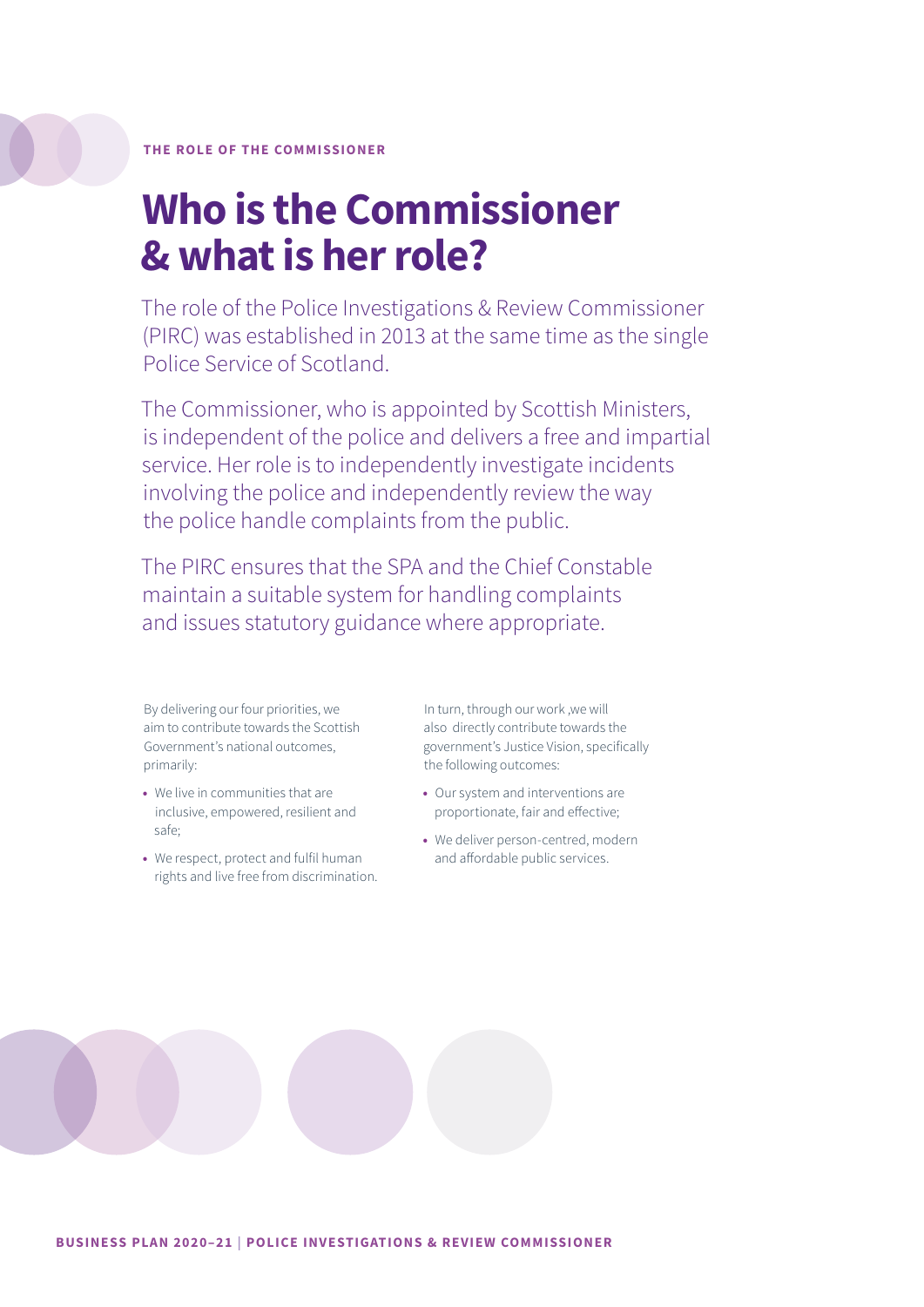

### The Police Investigations & Review Commissioner can investigate:

Incidents involving the police, referred by the Crown Office and Procurator Fiscal Service (COPFS). These may include deaths in custody and allegations of criminality made about police officers.

Allegations of misconduct by senior police officers of the rank of Assistant Chief Constable (ACC) and above, if requested by the SPA.

Serious incidents involving the police, at the request of the Chief Constable or the Scottish Police Authority (SPA). Reasons for requests for investigations from the Chief Constable may include the serious injury of a person in police custody, the death or serious injury of a person following contact with the police or the use of firearms by police officers.

Relevant police matters which she considers would be in the public interest. **At the conclusion of an investigation, the Commissioner can recommend improvements to the way the police operate and deliver services to the public in Scotland.**

### The Police Investigations & Review Commissioner can review:

How the police in Scotland handle complaints made to them by the public.

The purpose of the Complaint Handling Review (CHR) process is to determine whether or not the complaint was handled to a reasonable standard by the police.

**The PIRC cannot carry out CHRs into:** Complaints of criminality.

Complaints made by individuals currently serving, or who formerly served, with the police about the terms and conditions of their service.

**At the conclusion of a CHR, the Commissioner can make recommendations, identify learning points, and direct the policing body to reconsider their response.**

**. . . .** .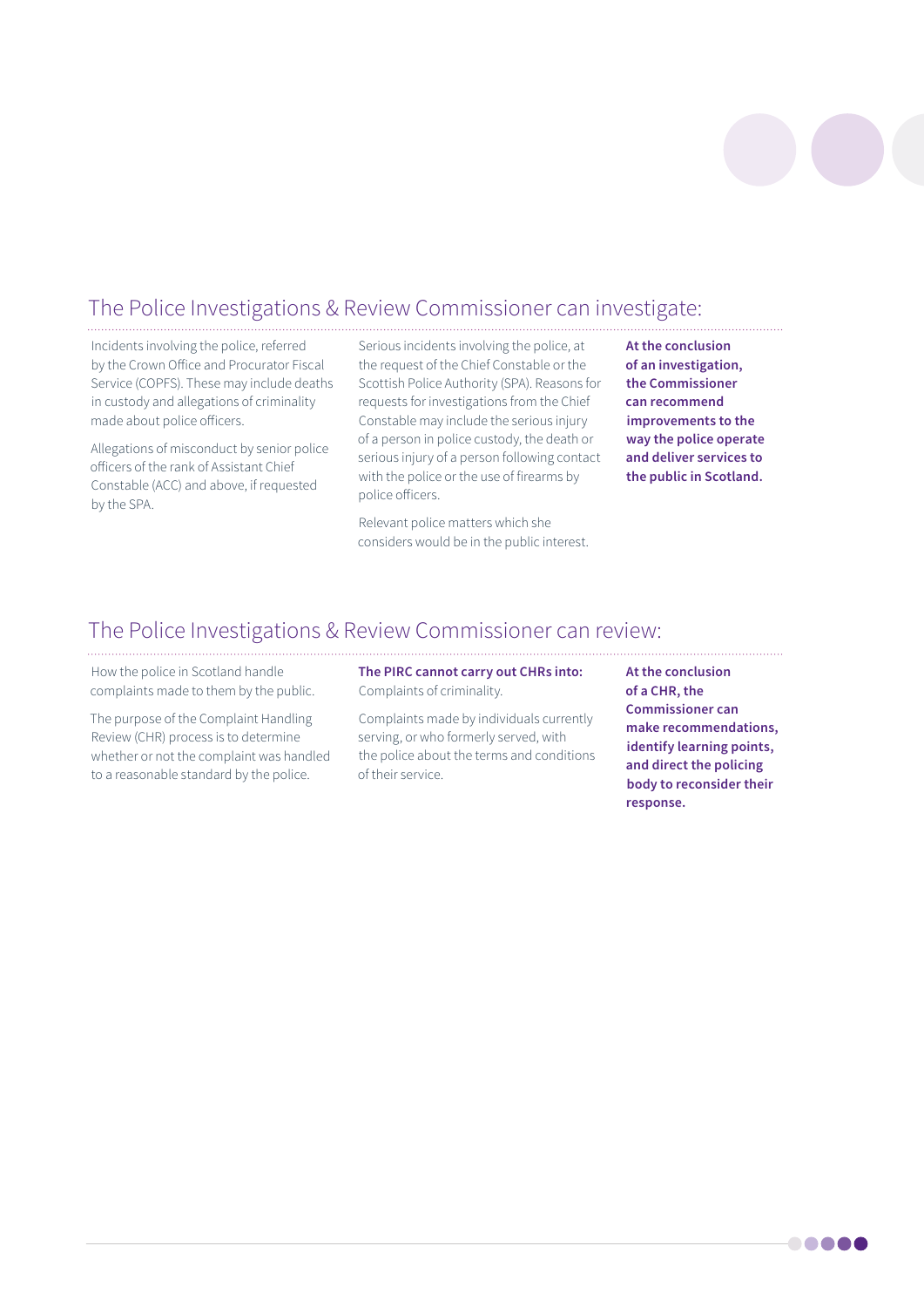# Strategic Priorities:

## **Investigations**

80% of all investigation reports are submitted to the referring body within 3 months (of the start of the investigation).

90% of all referrals are assessed and an investigation decision taken within 5 working days of receipt of relevant information.

### **ACTIONS:**

- **•** Provide staff with relevant training and professional development to allow them to develop and effectively undertake their role.
- **•** Invest in the PIRC trainee investigation programme to maximise the potential of the trainee investigators.
- **•** Engage with policing bodies, and other criminal justice partners to deliver proportionate, fair and effective outcomes.
- **•** Improve communication with stakeholders and communities, taking account of their concerns, and raising awareness of our work and its impact.

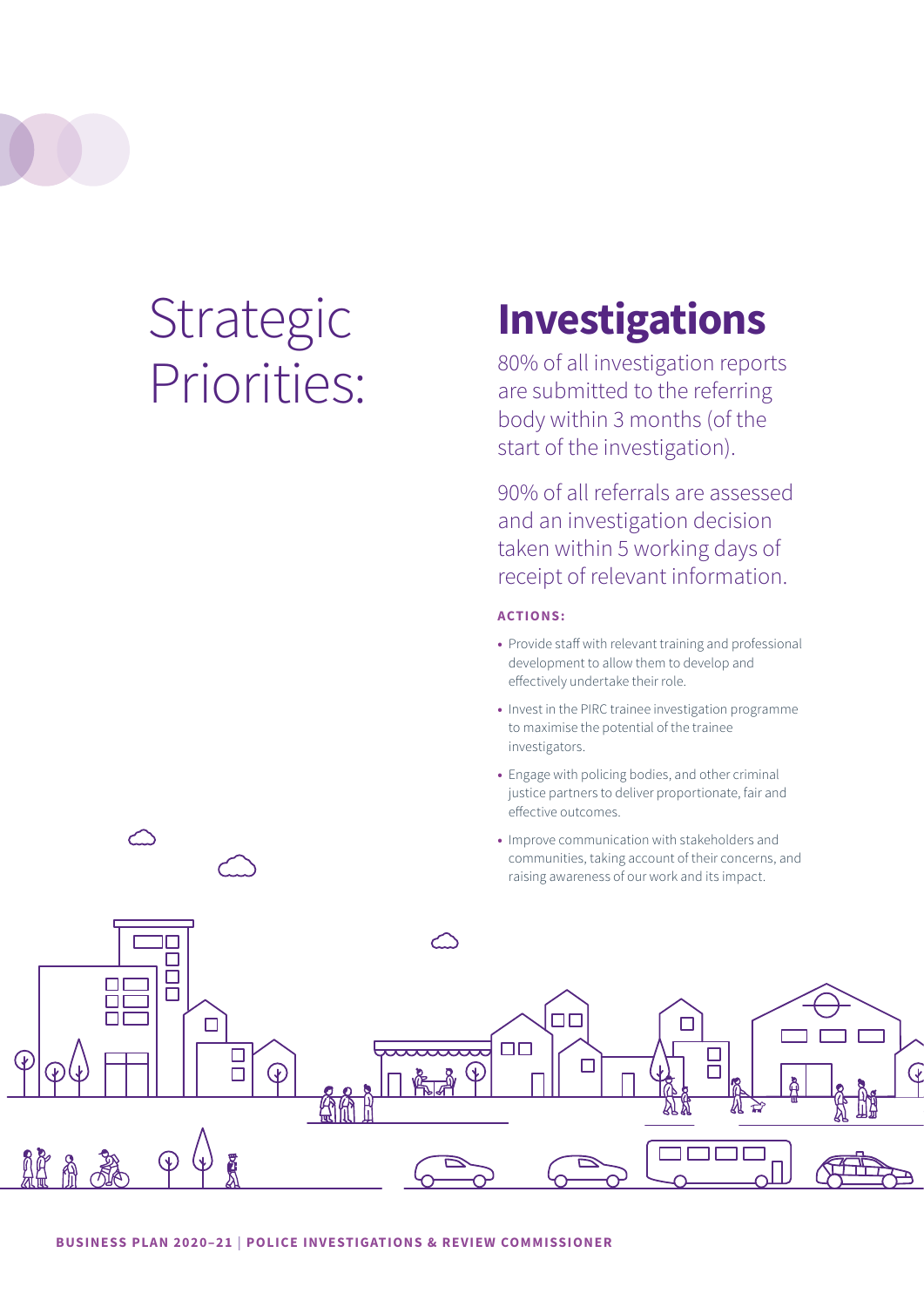## **Reviews**

80% of Complaint Handling Reviews from receipt to conclusion completed within four months

### **ACTIONS:**

- **•** Maintain effective case management throughout the CHR process and seek to reduce the time to conclude reviews.
- **•** Monitor implementation of recommendations and compliance with reconsideration directions by policing bodies.
- **•** Work closely with the Professional Standards Department of relevant policing bodies to promote continuous improvement in policing.
- **•** Maintain and develop the skill set of the Review Team.
- **•** Set standards, produce guidance and share best practice to improve consistency for complainants.

## **Corporate Services**

### To demonstrate effective and efficient governance

### **ACTIONS:**

- **•** To comply fully with requests for information under GDPR legislation and the Freedom of Information Act (Scotland).
- **•** Monitor best value and promote efficiency savings across the PIRC.
- **•** Publish regular media releases to highlight how Investigation and Review recommendations are improving policing and increasing public confidence.
- **•** Publish Learning Point bulletins to policing bodies, identifying thematic issues and potential learning.
- **•** Further develop our health and wellbeing strategy to support the welfare of staff.
- **•** Invest in training and development to ensure our staff have the right skills and opportunities to reach their potential.

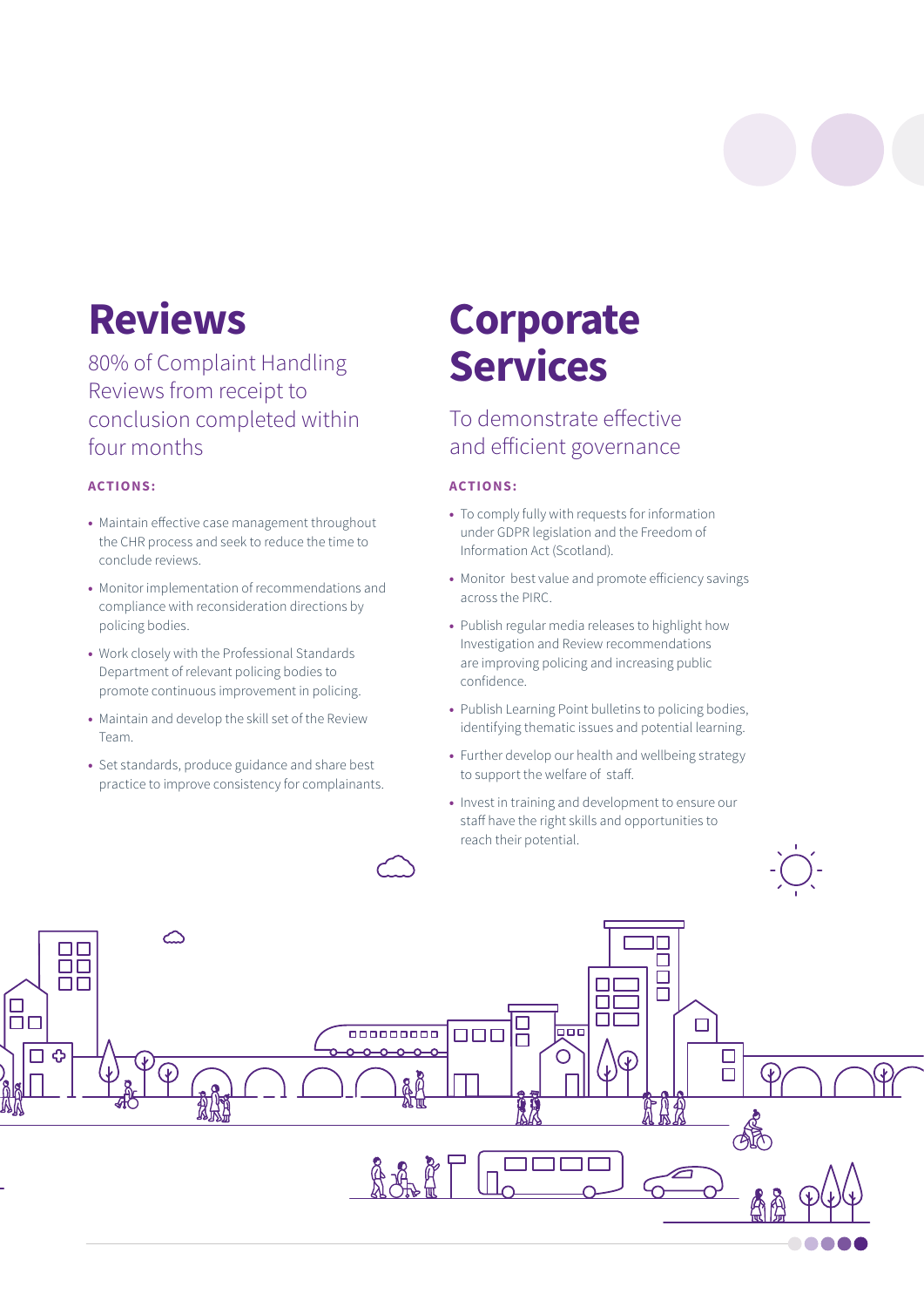## **Funding in 2020–2021**

The PIRC is funded by the Scottish Government through grant in aid which is received throughout the year in instalments aligned to expenditure on pay and services.

The funding allocation was set at £4,696,000 for the financial year 2020–21.

The management of our budget is linked to a framework of achieving best value for money through ensuring that resources are applied economically, efficiently and effectively to support business aims and our strategic objectives.

A breakdown of our funding is contained in the diagram below.

### **FUNDING CATEGORIES**

| <b>Salaries &amp;</b><br>associated costs<br>£4,025,118 |                |                |                     |  |  |  |  |  |  |  |  |           |  |  |  |  |
|---------------------------------------------------------|----------------|----------------|---------------------|--|--|--|--|--|--|--|--|-----------|--|--|--|--|
| Office equipment & IT<br>£227,000                       |                |                |                     |  |  |  |  |  |  |  |  |           |  |  |  |  |
| Other running costs<br>£175,672                         |                |                |                     |  |  |  |  |  |  |  |  | $\bullet$ |  |  |  |  |
| <b>Rent &amp; rates</b><br>£206,000                     |                |                |                     |  |  |  |  |  |  |  |  |           |  |  |  |  |
| Capital expenditure<br>£0                               |                |                |                     |  |  |  |  |  |  |  |  |           |  |  |  |  |
| <b>Training &amp; development</b><br>£20,000            |                | $\blacksquare$ |                     |  |  |  |  |  |  |  |  |           |  |  |  |  |
| Legal & audit<br>£38,210                                |                |                | $\bullet$ $\bullet$ |  |  |  |  |  |  |  |  |           |  |  |  |  |
| <b>Quality assurance</b><br>& engagement<br>£4,000      | $\blacksquare$ |                |                     |  |  |  |  |  |  |  |  |           |  |  |  |  |
| <b>TOTAL</b><br>£4,696,000                              |                |                |                     |  |  |  |  |  |  |  |  |           |  |  |  |  |

i.